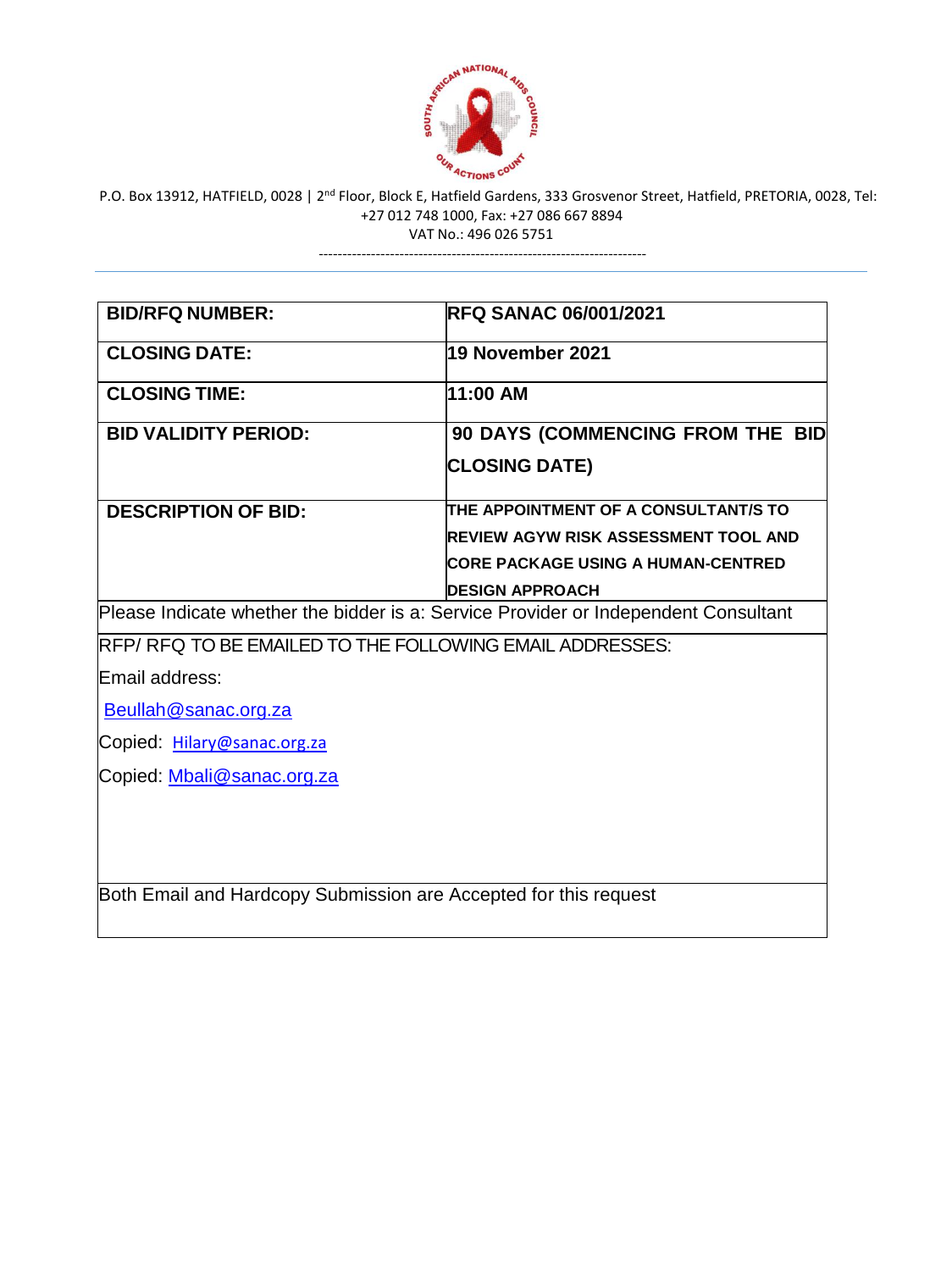

---------------------------------------------------------------------

## **TERMS OF REFERENCE FOR THE APPOINTMENT OF A CONSULTANT TO REVIEW AGYW RISK ASSESSMENT TOOL AND CORE PACKAGE USING A HUMAN-CENTRED DESIGN APPROACH**

#### **1. Introduction**

The South African National AIDS Council (SANAC) Trust seeks to appoint a consultant to review the current adolescent girl and young women (AGYW) risk assessment tool and core package, using a human-centred design (HCD) approach.

## **2. Background**

Prevention of HIV infection in adolescent girls and young women (AGYW) aged 15-24 remains an important challenge. While new HIV infections have fallen in South Africa by 18% since 2016, with an estimated 66,000 new HIV infections in 2019, the situation of HIV infections in AGYW still remains bleak. HIV risk among AGYW is explained through a confluence of factors, including their elevated biological susceptibility, coupled with multiple complex vulnerabilities including relationships, social isolation, economic insecurity, lack of access to services, and sexual and gender-based violence.

Unfortunately, data characterizing unmet HIV prevention and sexual and reproductive health (SRH) needs and risk vulnerabilities among AGYW, especially out-of-school AGYW, are lacking given the challenges in reaching and retaining this population in the Global Fund (GF) program in South Africa. Program data suggest that AGYW find relationships as an important aspect in their journey, compared to HIV prevention. The focus on delivering biomedical interventions is not aligned to the AGYW journey, thus the need to create relevant and pragmatic approaches.

Given the lessons learnt from the current risk assessment tool, which includes the length of and invasive nature of questions at first engagement, including the administration thereof requires a revitalised tool and approach.

As SANAC, for the remainder of the current GF grant implementation, focus will be on a holistic approach to rethink the overall experience from the AGYW perspective to assist in enhanced targeting, accurate segmentation, increased retention and matching AGYW to appropriate services for maximum impact.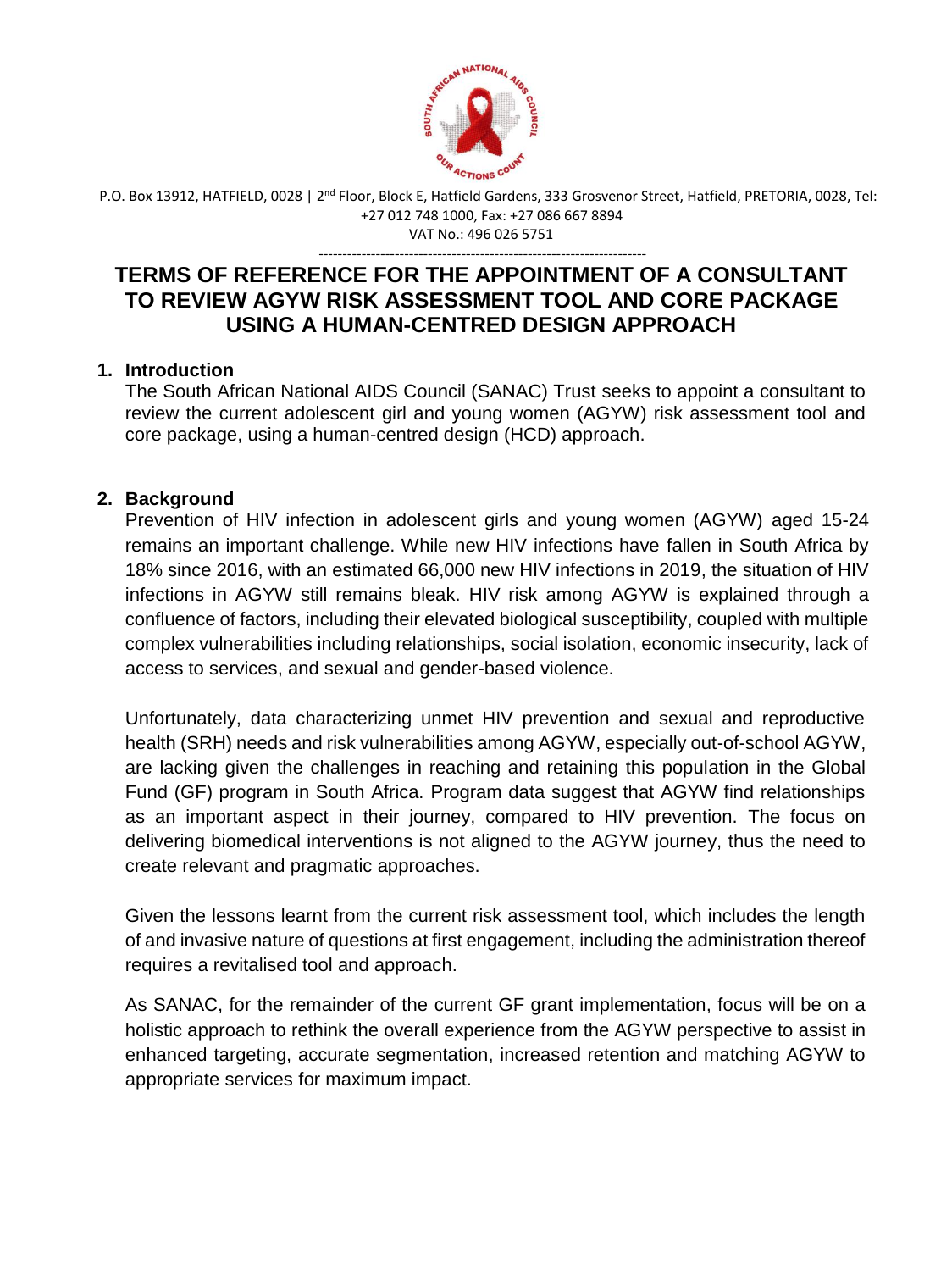

VAT No.: 496 026 5751 ---------------------------------------------------------------------

## **3. Scope of Work**

SANAC seeks to engage a consultant to undertake the following pieces of work, grounded in human rights, using participatory and HCD approaches:

- a) Review the current risk assessment tool and design a revitalized and shorter tool
- b) Review and reword the conversation guide to enhance market-readiness
- c) Review current core package experience and lead the co-creation consultations
- d) Create concepts that inspire new ideas to address specific barriers for AGYW related to the core package
- e) Develop an approach that target AGYW segments by stage in their journey
- f) Provide recommendations for improving referrals to other services
- g) Identify changes to the Monitoring and Evaluation (M&E) Framework for tracking progress and more meaningful difference in AGYW behaviour

# **4. Expected Deliverables**

- 1. Final **revitalised and shorter risk assessment tool** which includes, but not limited to:
	- a. Diagrammatic and text descriptions
	- b. Format determination
	- c. Guidelines for deployment
	- d. Questions for tool classification
	- e. Algorithm for analyzing answers
- 2. Final **core package service**, which includes but not limited to:
	- a. Text descriptions of concepts and all parts of experience
	- b. Key experimental requirements
- 3. Final approach to effectively target AGYW segments
- 4. Final recommendations to improve referrals to other services
- 5. Final changes to M&E framework

# **5. Qualifications and experience**

SANAC Trust intends to contract a service provider or consultant with extensive experience that includes:

- Master's degree in Public Health, Social Sciences or Communications. A PhD will be added advantage.
- Knowledge of HIV, STI and TB response in South Africa.
- Knowledge and experience in HCD approaches. South African perspective will be an added advantage
- Aptitude for policy, strategic planning, system development, and organizational skills, including results orientation.
- Minimum of 5 years' proven track record in designing visually engaging infographics on HIV, TB and STIs
- Knowledge and / or understanding of the SANAC and its stakeholders
- Excellent English language writing and editing.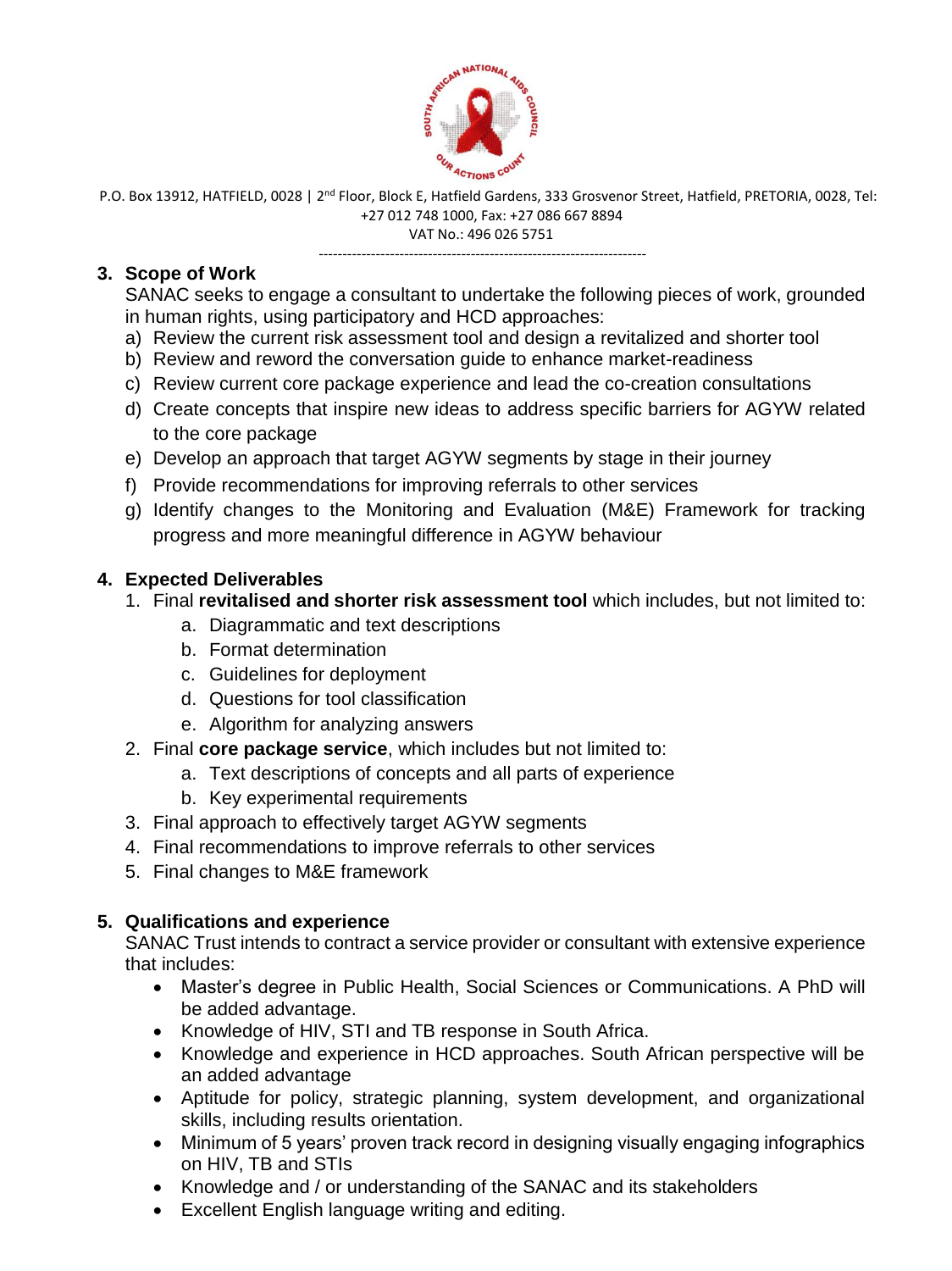

---------------------------------------------------------------------

#### **Competencies and special skills requirement:**

- Demonstrate strong written communication, analytical ability, and ability to rapidly integrate information from various sources.
- Knowledgeable of current SANAC activities including the NSP.
- Ability to deliver the requirements on time and be responsive to all communications from SANAC.
- Ability to work under pressure.

## **6. TIMELINES:**

The level of effort expected is **90 consultancy days**

## **7. CRITERIA FOR SELECTION:**

The selection of the best offer will be based on the combined scoring method: (the qualifications and methodology will be weighted 80%, combined with the price offer and BBBEE, which will be weighted 20%).

- Technical proposal demonstrates clear process and methodology for delivering high quality products in line with the ToR (30%).
- Demonstrated track record / knowledge in HCD approaches, public health and HIV, TB and STIs response in South Africa, and supported by at least 3 references of doing similar work (25%)
- Demonstrated track record in infographic design, data visualization and animation for high quality publications (25%)
- Financial proposal (20%)

## **8. Supervision**

The service provider will be supervised by the AGYW and Prevention Technical Leads at SANAC Trust and report to the Youth and Prevention Technical Working Group.

#### **9. Payment schedule for the task**

- This will be 90 days maximum (Between December 2021- February 2022).
- The payment will be made as follows:
	- $\bullet$  1st instalment  $-25%$  (after delivering the Inception Meeting Report);
	- 2nd instalment  $-50\%$  (after delivering the 1<sup>st</sup> Draft of the 3 x Deliverables); and
	- Final instalment 25% (after submission of Final Deliverables)

For enquiries, please contact [beullah@sanac.org.za](mailto:lifutso@sanac.org.za) Closing date for the application is 19 November 2022.